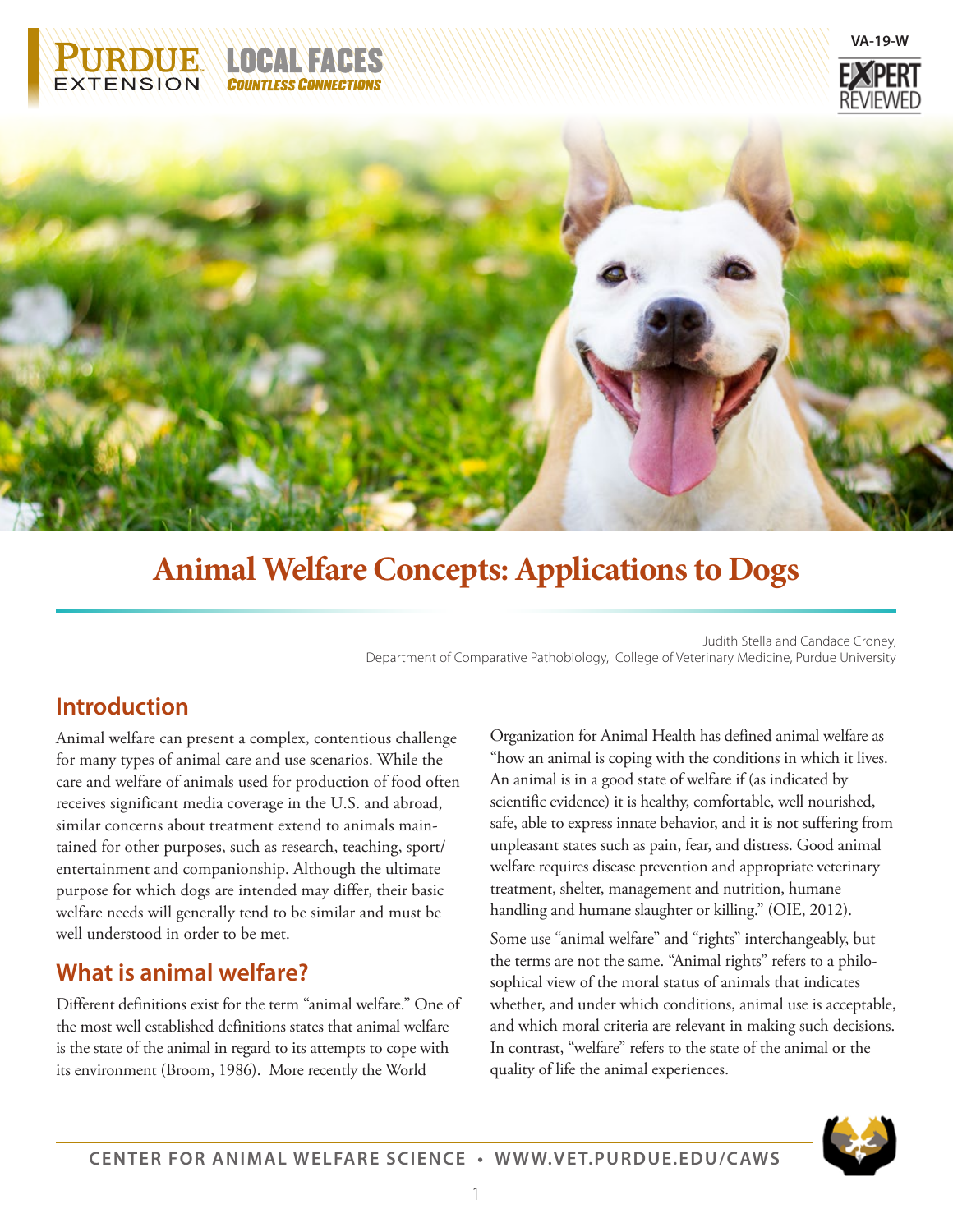# **Basis for animal welfare considerations: the Five Freedoms for Animals**

Almost all modern policies and considerations pertaining to animal welfare have been informed to some extent or incorporate some aspects of what are now widely known as the Five Freedoms for Animals. In response to social concerns about agricultural animal treatment that was widespread in the UK around the 1960s, the UK government appointed a technical committee to "Examine conditions of livestock kept in intensive husbandry systems, advise about whether standards should be set in the interests of their welfare, and what the standards should be." The 1965 report of the Brambell Committee (Brambell, 1965) subsequently set forth the following ideal states for animals that provide a basis against which to consider animal welfare:

- 1. Freedom from hunger, thirst and malnutrition. By access to fresh food and water, diet balanced to maintain full health.
- 2. Freedom from pain, injury and disease. By prevention and/ or rapid diagnosis and treatment.
- 3. Freedom from discomfort. By providing an appropriate environment.
- 4. Freedom from fear and distress. By ensuring conditions and treatment which avoid psychological suffering.
- 5. Freedom to express normal behavior. By providing sufficient space, proper facilities, social interaction.

# **How is animal welfare assessed?**

Assessment of the overall welfare of groups of animals is often done in an effort to gauge the quality and appropriateness of a facility's care and management practices, but it is vital to note the importance of assessing welfare at the individual animal level. Further, how well an animal is doing (in other words, the animal's state of being) may vary across a continuum that can range from very good to very poor. This status may differ between individual animals and can change within an animal as a function of various factors, such as the animal's stage of life or reproductive status, age, season, or nutritional status.

There are three general conceptions of animal welfare (Fraser et al., 1997) — that animals should feel well, function well and be able to lead reasonably natural lives. The feelings conception of animal welfare captures the idea that animals should experience positive emotional states (pleasure, contentment) and minimally experience negative ones (fear, boredom or frustration). The functioning conception reflects the idea that animals should be healthy, and able to grow and maintain normal physical,



physiological and behavioral function. The natural living conception indicates that animals should be able to lead "reasonably natural lives" through development and use of species-typical adaptations and capabilities. In addition, whenever feasible, natural elements should be incorporated into animals' living spaces.

While none of the three conceptions by themselves can fully characterize animal welfare, an integrated approach that incorporates all three may allow us the most accurate sense of how well an animal is doing or coping in a given environment.

# **Applications to dogs**

Applying these basic concepts of animal welfare can help to ensure that caretakers continually improve a dog's quality of life.

Dogs that feel well should indicate positive emotional states. For example, do the animals more often than not indicate by their behavior that they are relaxed, calm or playful, or is there evidence of ongoing fear, boredom (unresponsiveness), frustration or pain?

To determine if a dog is functioning well may require focusing on aspects such as the dog's overall health. Signs of illness — vomiting, diarrhea, coughing, sneezing, ocular and nasal discharge, injury, lameness, etc. — are useful indicators of physical well-being status, as are body condition, coat quality, growth, and litter size and quality (if, for example, she is a breeding female).